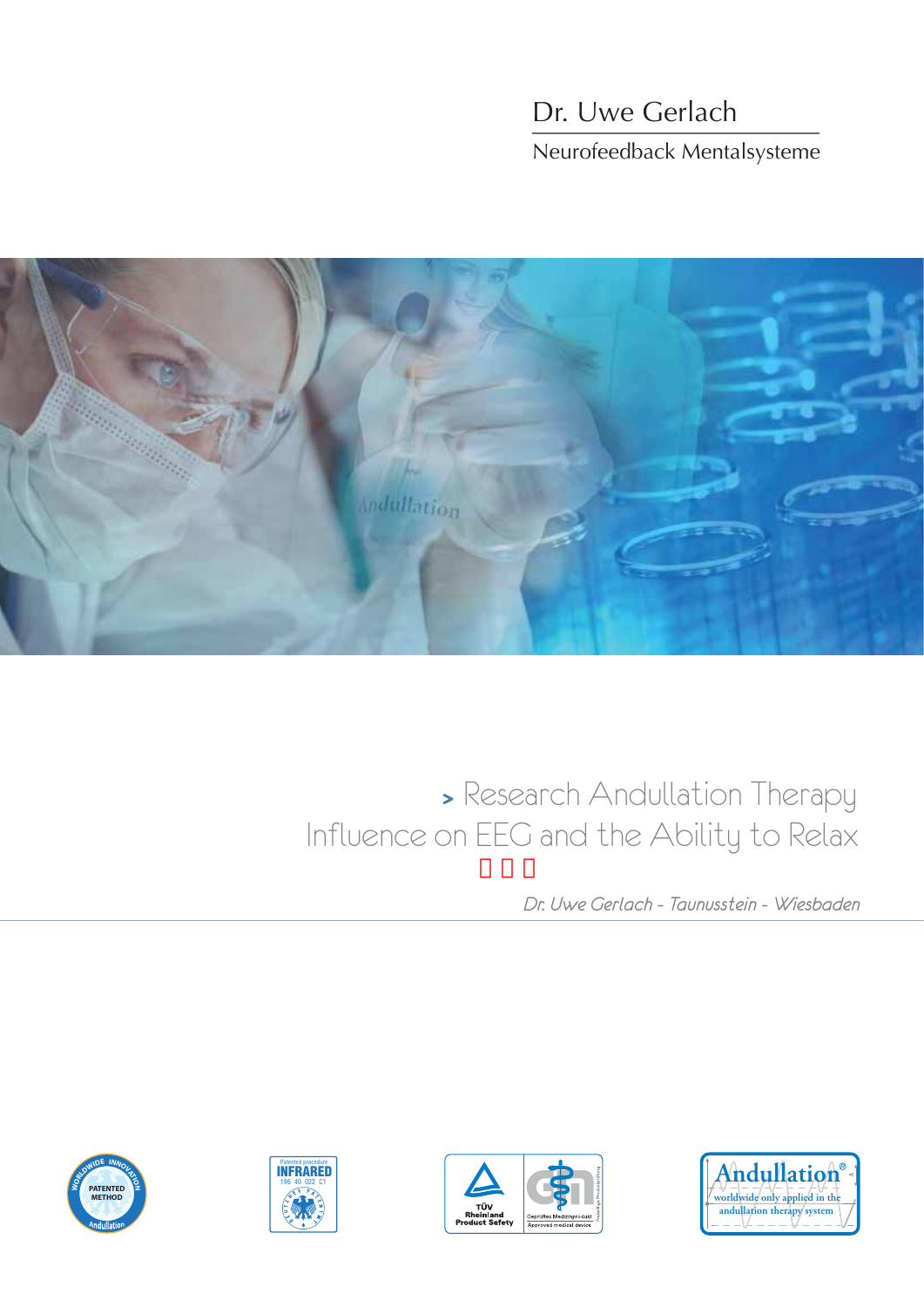# The Influence of the Andullation Therapy System – Andullation Therapy – on EEG and the Ability to Relax

### **>** The Author

- the courage and the strength to get his medical problem under control. With his extensive research experience he finally began to concentrate more At the time of this study, Dr. Uwe Gerlach was 60 years old. As a physicist specializing in materials science, he carried out research at various research organizations. However, he was also active as a physician in occupational medicine. When he was 40 years old, he had to combat a serious illness, and realized only too well that he had been able to promote his own health particularly by means of very intensive relaxation every day. This gave him and more on the investigation of the physiological phenomenon of relaxation. For this reason he engaged in the study of neurobiological technology and audio-visual stimulation and neuro-feedback (EEG-biofeedback). Dr. Gerlach has in the meantime become an acknowledged European authority in both these specialist fields.

## **>** Study Metholodgy

During a period between May and August 2004 andullation therapy was tested on op 50 test subjects in order to investigate the effect on EEG due to the medical hhp massage system, which had been developed for the purpose. The EEG dia¬grams were registered with the help of three different US Neurofeedback-2-channel-EEGs. All the andullation treatment programmes were tested. The investigation recorded for each test person the brain activity before, during and after the andullation therapy, both using the 1-channel and the 2-channel EEG. The measurement results in six important brain frequency fields were documented in a frequency band trace diagram (see diagram). Also, each person was given a questionnaire in order to evaluate their subjective well-being, their feeling of relaxation and their subjective feelings about stress.

### **>** Findings

. In each test person the 15 minutes of andullation therapy on the andullation therapy system gave rise to a significant rest phase in the EEG. After the treatment each test person experienced a very positive effect in their general feeling of well-being. When the andullation treatment was additionally employed regularly thereafter, the capability of relaxing faster and better was also improved.

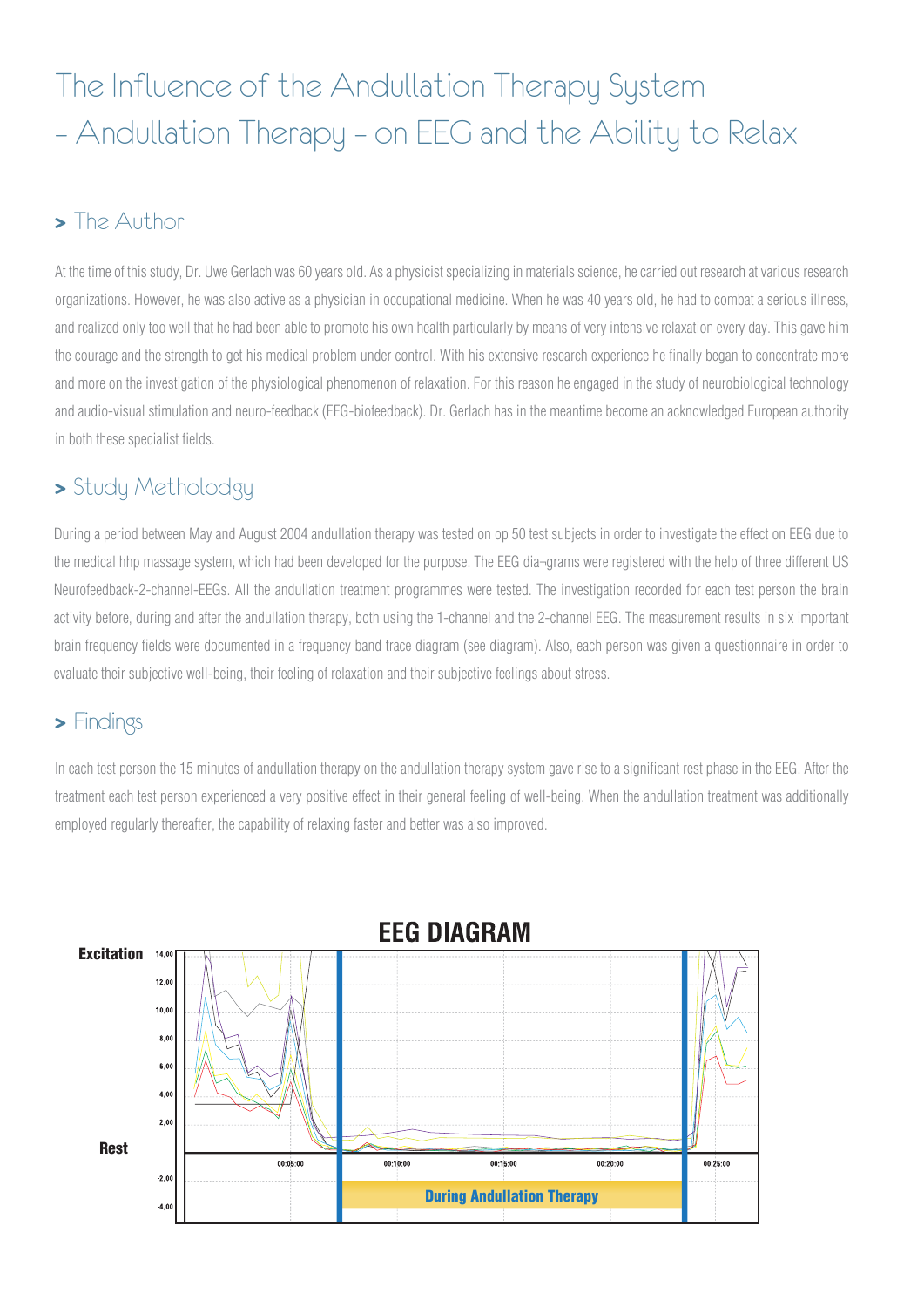## **>** Conclusion

Andullation therapy with infrared heat in combination with vibration stimulation over the whole body is an important treatment for being able to relax well. The repetition of this treatment increases the feeling of relaxation. The achievement of perfect relaxation contributes to combating negative stress.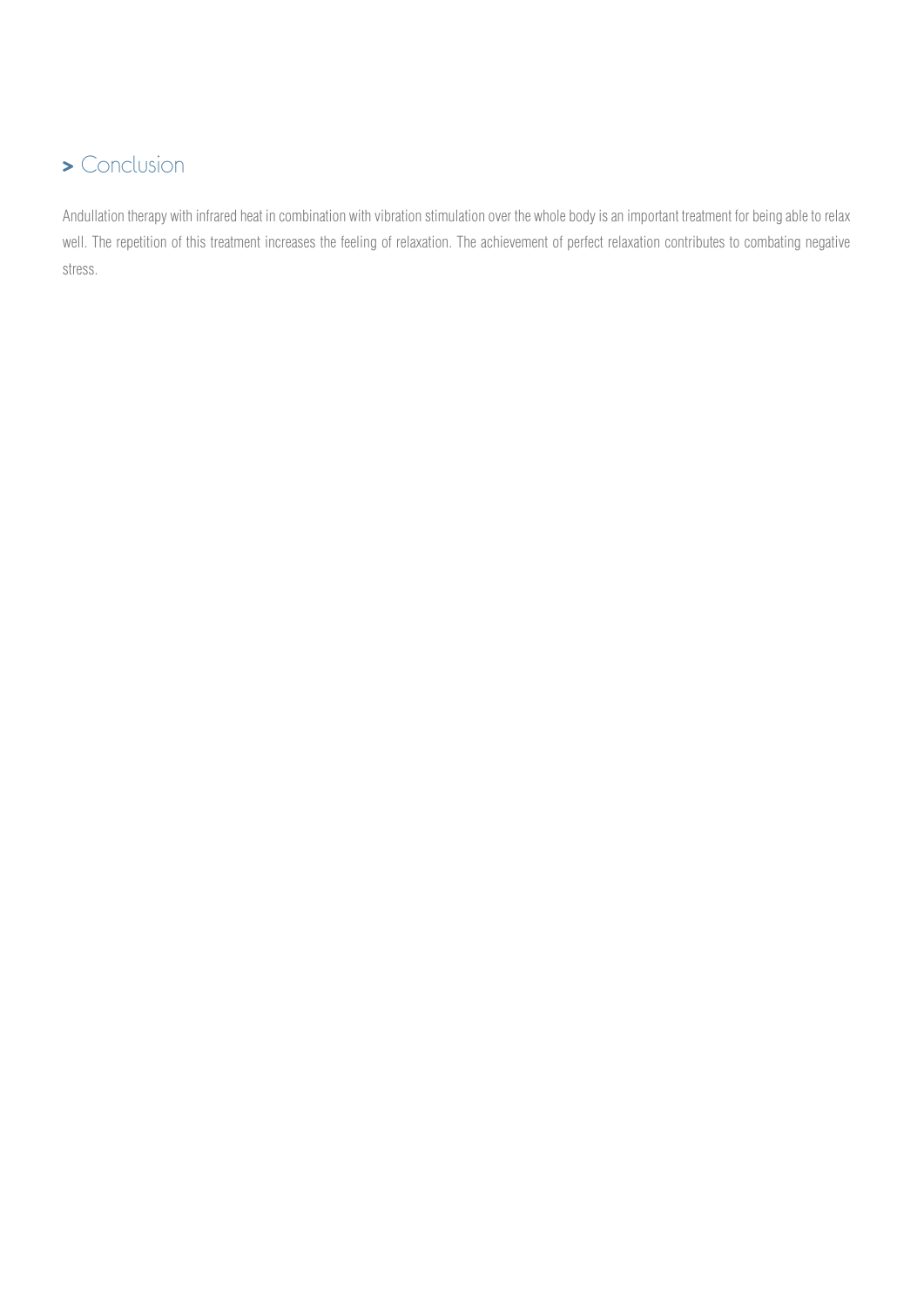









> Research Centre SPOREG Ambulantes Rehazentrum Strahlenbergerstrasse 105-107 D-63067 Offenbach am Main

> Andullation Centre UK 0800 -0124202 info@homehealthproducts.co.uk www.homehealthproducts.co.uk www.andullation.co.uk